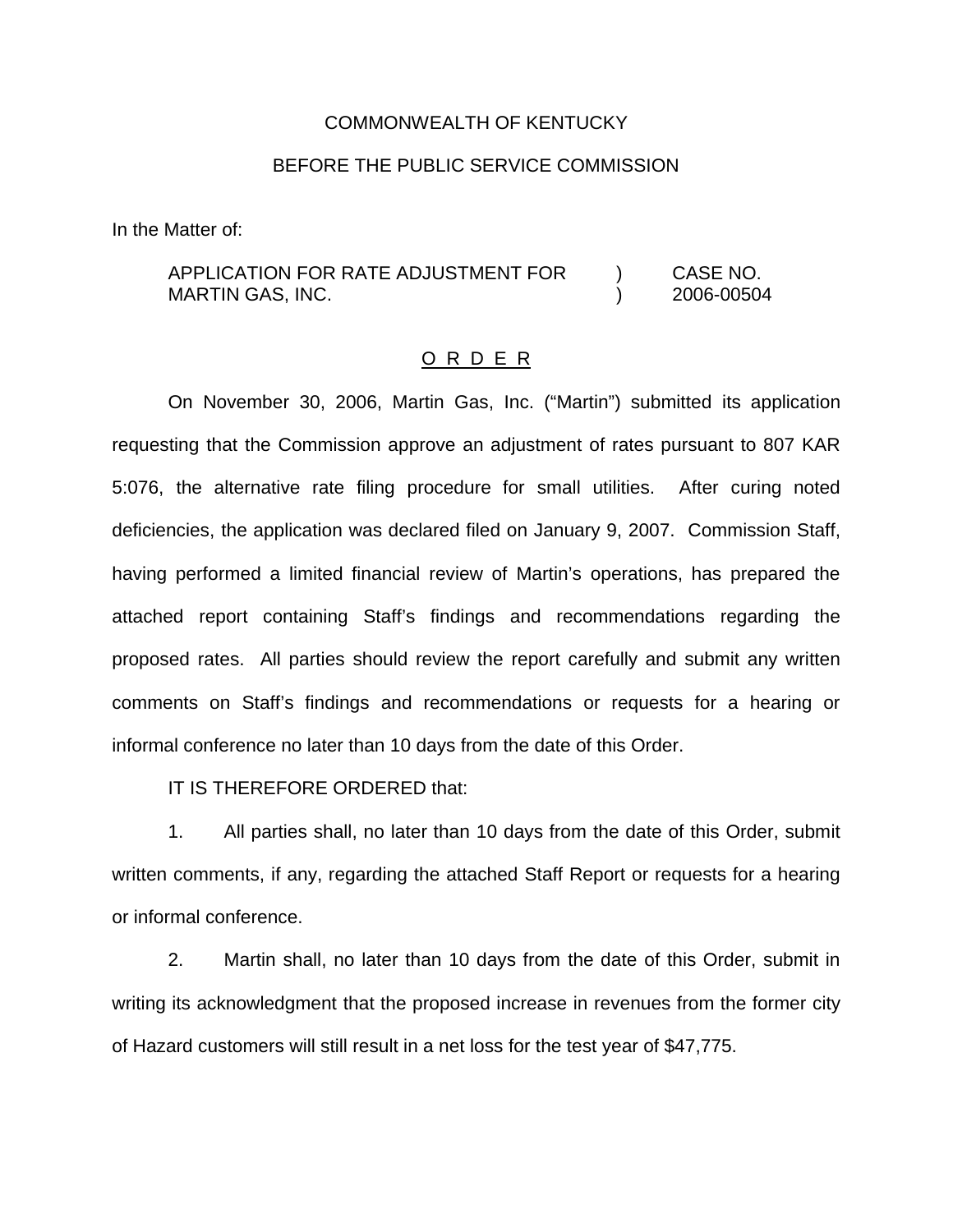3. Any party filing a request for a formal hearing is to include in said request its comments as to the particular finding of the Staff Report to which it objects and a brief summary of testimony it would present at a formal hearing.

4. If no request for a formal hearing or informal conference is received by this due date, this case shall stand submitted to the Commission for a decision on all issues raised by the application.

Done at Frankfort, Kentucky, this 29<sup>th</sup> day of March, 2007.

By the Commission

ATTEST: For Beth O'Donne! cutive Director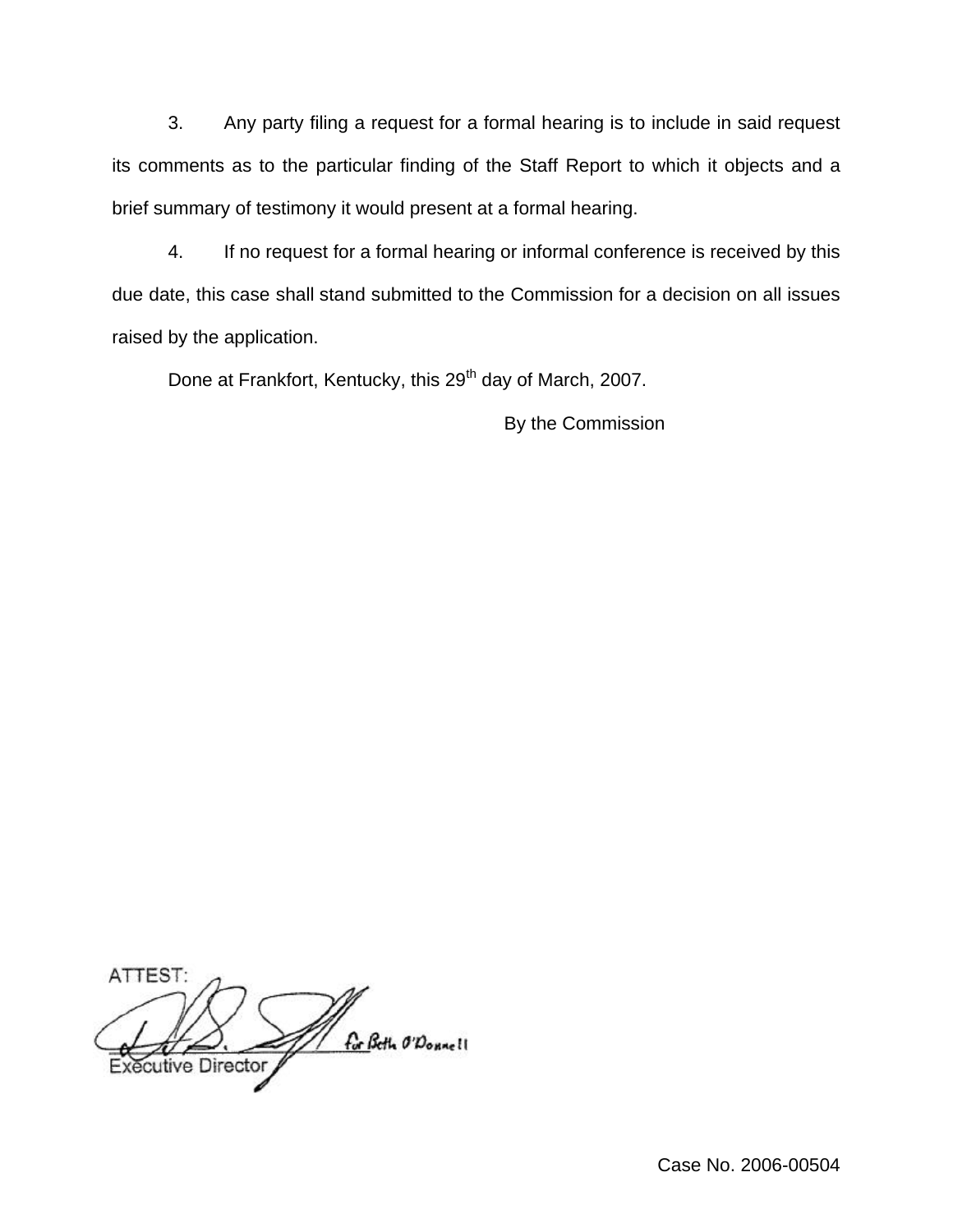#### STAFF REPORT

### ON

## MARTIN GAS, INC.

#### CASE NO. 2006-00504

On November 30, 2006, Martin Gas, Inc. ("Martin") submitted its application requesting that the Commission approve an adjustment of rates pursuant to 807 KAR 5:076, the alternative rate filing procedure for small utilities. Martin's application was found to be deficient, and the Commission rejected the application by letter dated December 6, 2006. Martin filed additional information to address the deficiencies on January 9, 2007. The additional information cured the deficiencies noted in the December 6, 2006 letter, and the application was declared filed on January 9, 2007.

In its application, Martin proposed to achieve rate parity within its distribution system by increasing the rates charged to customers acquired by Martin in 1999. In 1999, Martin purchased a portion of its current distribution system from the City of Hazard. At the time of purchase, Martin adopted the tariff charged by the City of Hazard for those customers ("Hazard group"). Using calendar year 2005 as its test period, Martin calculated the increase in revenues expected from charging all its customers the same rates. The scope of the Staff's review was limited to determining the reasonableness and accuracy of Martin's calculations.

Martin determined that applying its current rates to all customers would produce an additional \$39,768, or an increase of 11.5 percent. Below is a comparison of the rates currently charged to the Hazard group and the proposed rates: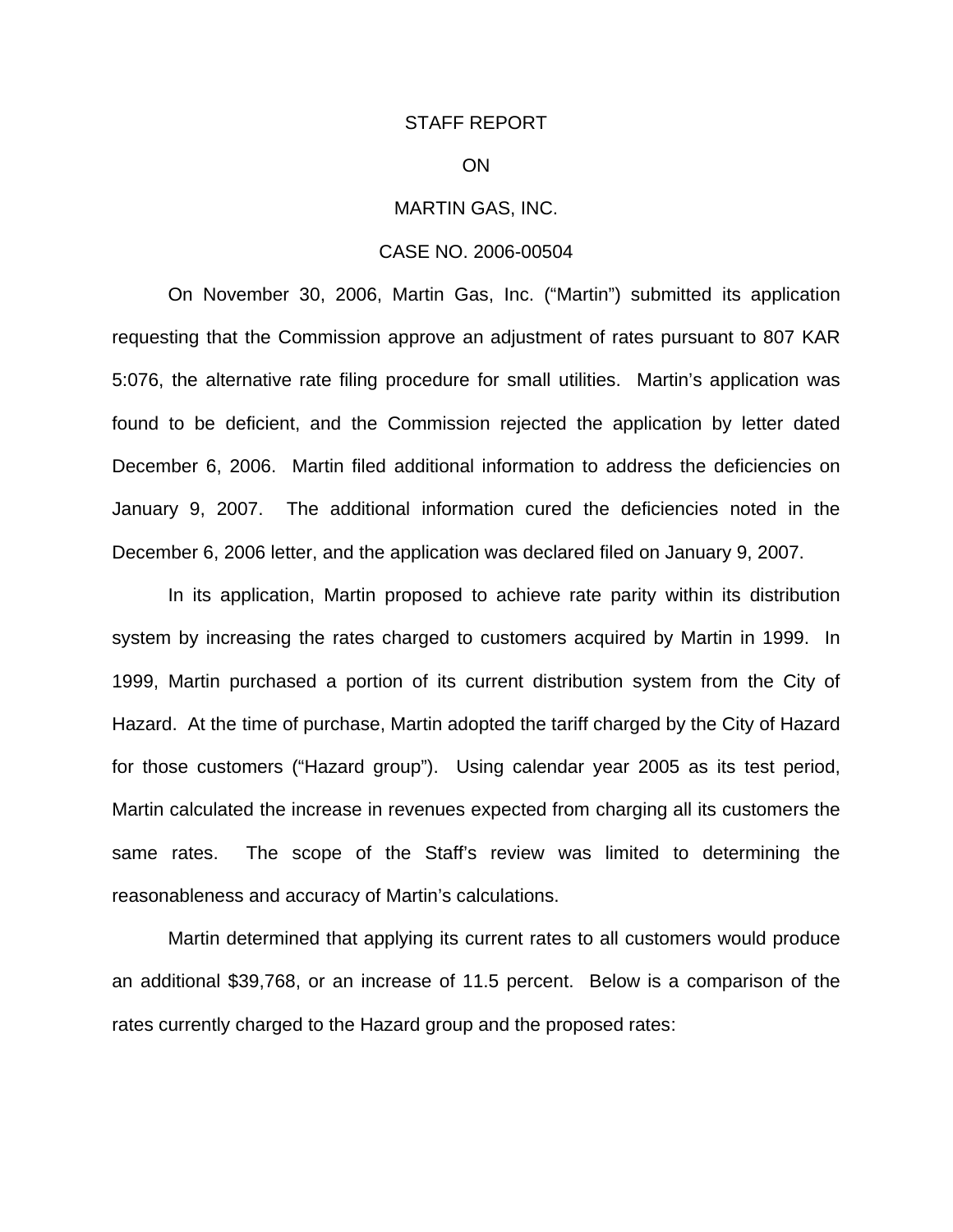| Units          | <b>Current Rates</b> | <b>Proposed Rates</b> | Percentage Increase |
|----------------|----------------------|-----------------------|---------------------|
| First 1 Mcf    | \$9.16               | \$9.5162              | 3.89%               |
| Next 49 Mcf    | \$6.60               | \$9.3994              | 42.42%              |
| Next 50 Mcf    | \$6.54               | \$9.3994              | 43.72%              |
| Next 100 Mcf   | \$6.51               | \$9.3994              | 44.38%              |
| Next 800 Mcf   | \$6.47               | \$9.3994              | 45.28%              |
| Over 1,000 Mcf | \$6.43               | \$9.3994              | 46.18%              |

The rates for the Hazard group reflect the use of a declining block while the rest of Martin's customers have a flat rate after the first Mcf. Under Martin's proposal, all customers would pay \$9.5162 for the first Mcf and a flat rate of \$9.3994 per Mcf after the first Mcf. A customer with an average monthly usage of 8 Mcf would see the monthly bill increase from \$55.36 to \$75.31, an increase of approximately 36.04 percent. The proposed rate increase would affect approximately 130 of Martin's 491 customers. Martin included a copy of its notice to customers in its application, and as of the date of this Staff Report, the Commission has not received any correspondence from customers opposing the proposed rate increase.

For the calendar year 2005, Martin experienced a net loss of \$87,543. As shown on page 2 of its application, the proposed increase in revenues from the Hazard group would reduce the net loss to \$47,775. In conjunction with this report, the Staff examined Martin's tariffs. Martin established a quarterly gas cost adjustment clause ("GCA") effective January 1, 2005. However, Staff determined that Martin has not filed a gas cost adjustment case since 2004. Staff is concerned that Martin is operating at a net loss and has not been filing quarterly GCAs.

Upon its review of the application and the documents upon which it is based, Staff finds that the proposed revenue increase of \$39,768 is reasonable and will allow Martin to achieve rate parity among the customers within its distribution system. The